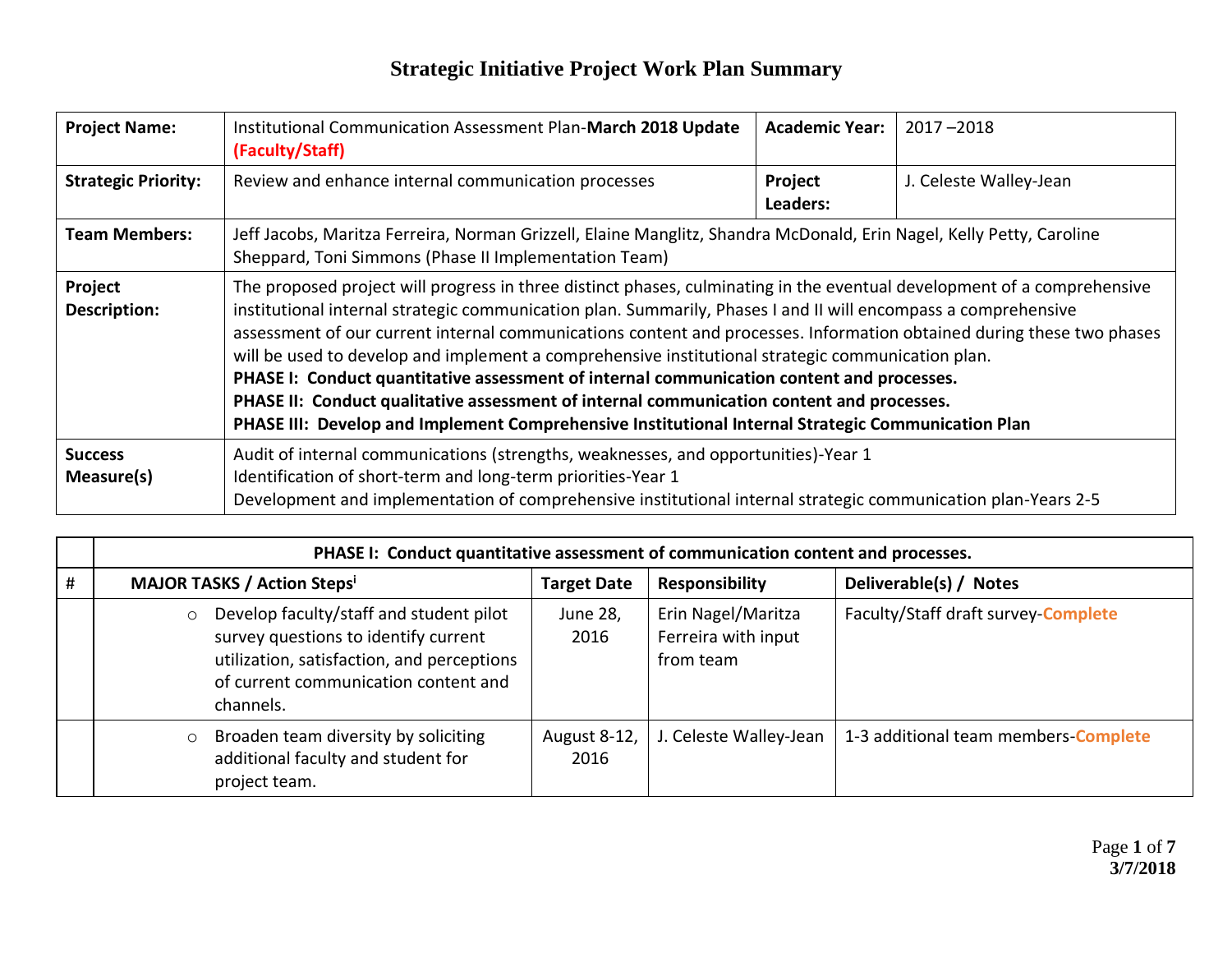| Develop student pilot survey questions<br>$\circ$                                                                                                                       | August 1-19,<br>2016                     | Phase I<br>Implementation Team                                                                                                                                     |                                                                                        |
|-------------------------------------------------------------------------------------------------------------------------------------------------------------------------|------------------------------------------|--------------------------------------------------------------------------------------------------------------------------------------------------------------------|----------------------------------------------------------------------------------------|
| Revise & finalize pilot survey questions<br>$\circ$<br>Create student pilot survey<br>$\circ$<br>Identify broad target populations<br>$\circ$                           | August 1-19,<br>2016                     | Phase I<br>Implementation Team                                                                                                                                     | Final pilot surveys entered in Qualtrics and<br>list of target populations. Complete   |
| Administer pilot survey to strategic<br>$\circ$<br>planning committee members and<br>identified student group(s) for feedback                                           | August 22-<br>September<br>2,2016        | J. Celeste Walley-Jean                                                                                                                                             | <b>Complete</b>                                                                        |
| Analysis of pilot survey results<br>$\circ$<br>Revision of survey instruments<br>$\circ$<br>Identification of preferred sample size<br>$\circ$<br>per target population | September<br>6-23, 2016                  | Phase I<br><b>Implementation Team</b>                                                                                                                              | # of desired participants per target<br>population- Complete                           |
| Finalize survey instruments<br>$\circ$<br>Identify specific strategies to obtain<br>$\circ$<br>desired # of participants                                                | September<br>26-October<br>8,2016        | Phase I<br>Implementation Team                                                                                                                                     | Finalized surveys for each target population-<br>Revised to only include faculty/staff |
| Administer survey to campus<br>$\circ$<br>community                                                                                                                     | October 17-<br>November<br>11, 2016      | J. Celeste Walley-Jean<br>and/or<br>representatives from<br>administrative offices<br>(e.g., President's<br>Office, Vice President<br>and Provost, Campus<br>Life) | <b>Complete</b>                                                                        |
| Analyze survey data<br>$\circ$                                                                                                                                          | November<br>$14-$<br>December 2,<br>2016 | Phase I<br><b>Implementation Team</b>                                                                                                                              | Preliminary report of survey findings-<br><b>Complete</b>                              |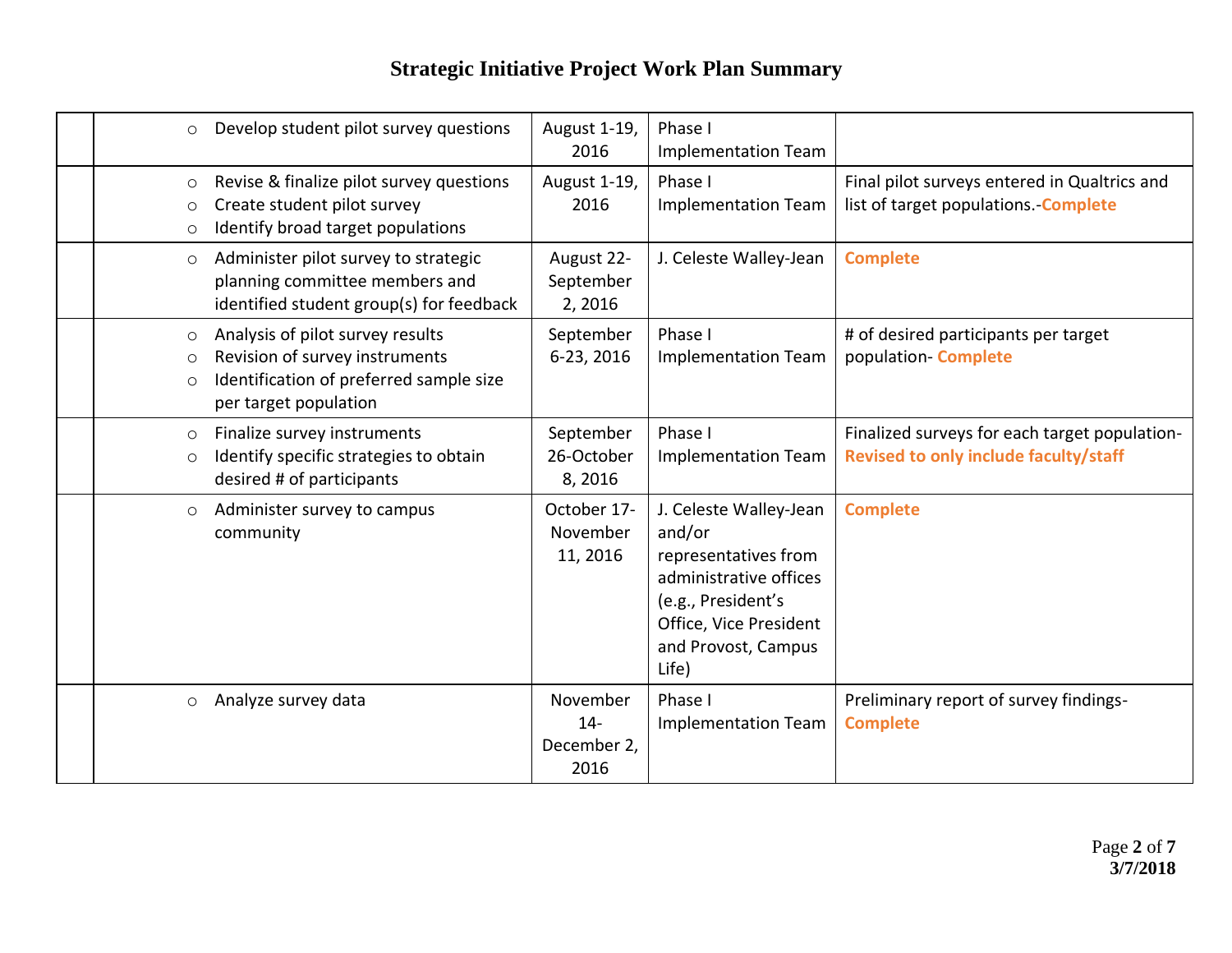|                                                                                                                  | Delineation of next steps<br>$\circ$<br>Development of Team for<br>$\circ$<br>Implementation of Phase II                                                                        | December<br>15-23, 2016  | Phase I<br><b>Implementation Team</b><br><b>President Hynes</b>                           | Draft plan for Phase II<br>Phase II Implementation Team-In Progress                                                                                                |  |
|------------------------------------------------------------------------------------------------------------------|---------------------------------------------------------------------------------------------------------------------------------------------------------------------------------|--------------------------|-------------------------------------------------------------------------------------------|--------------------------------------------------------------------------------------------------------------------------------------------------------------------|--|
| PHASE II: Disseminate initial findings and conduct qualitative assessment of communication content and processes |                                                                                                                                                                                 |                          |                                                                                           |                                                                                                                                                                    |  |
| $\Box$<br>$\Box$                                                                                                 | Dissemination of survey findings to key groups<br>(e.g., target groups, administrators, etc.)<br>Solicitation of volunteers for participation in Phase<br>II of data collection | Summer<br>2017           | Phase I<br><b>Implementation Team</b>                                                     | Dissemination of Final Report of Survey<br><b>Findings-Complete</b><br>Identification of faculty qualitative research<br>experts-Complete                          |  |
|                                                                                                                  | Phase II has been revised allowing for a more extensive and comprehensive quantitative/qualitative assessment.                                                                  |                          |                                                                                           |                                                                                                                                                                    |  |
| $\Box$                                                                                                           | Solicit proposal for comprehensive faculty/staff<br>communication audit                                                                                                         | <b>Fall 2017</b>         | <b>President Hynes</b>                                                                    | Faculty/Staff Communication Audit<br>Proposal(s)- <b>Complete</b>                                                                                                  |  |
| $\Box$                                                                                                           | Secure funding and implement faculty/staff<br>communication audit                                                                                                               | Spring 2018              | President Hynes/J.<br>Celeste Walley-Jean                                                 | Implement Faculty/Staff Communication<br><b>Audit-In Progress</b>                                                                                                  |  |
| $\Box$                                                                                                           | Development of Faculty/Staff Focus Group Protocol                                                                                                                               | Fall<br>Semester<br>2017 | Phase I<br><b>Implementation Team</b><br>+ Faculty Qualitative<br><b>Research Experts</b> | <b>Faculty/Staff Focus Group Protocol</b><br>List of potential participants for focus<br>groups/interviews.<br>Times and locations for focus<br>groups/interviews. |  |
| $\Box$                                                                                                           | Implementation of qualitative data collection                                                                                                                                   | Spring 2018              | Phase II<br><b>Implementation Team</b>                                                    | Faculty/Staff Focus Group data collected                                                                                                                           |  |
| $\Box$<br>$\Box$<br>$\Box$                                                                                       | Analyze qualitative data<br>Analysis and integration of quantitative and<br>qualitative findings<br>Identification of short-term and long-term priorities                       | May-July<br>2018         | Phase II<br><b>Implementation Team</b>                                                    | Preliminary report of findings                                                                                                                                     |  |
| $\Box$                                                                                                           | Development of final report and plan for<br>dissemination                                                                                                                       | <b>July 2018</b>         | Chairs-Phase I &<br><b>Phase II Teams</b>                                                 | Final Report/Presentation<br><b>Dissemination Plan for Campus Community</b>                                                                                        |  |
| PHASE III: Development and implementation of comprehensive institutional internal strategic communication plan   |                                                                                                                                                                                 |                          |                                                                                           |                                                                                                                                                                    |  |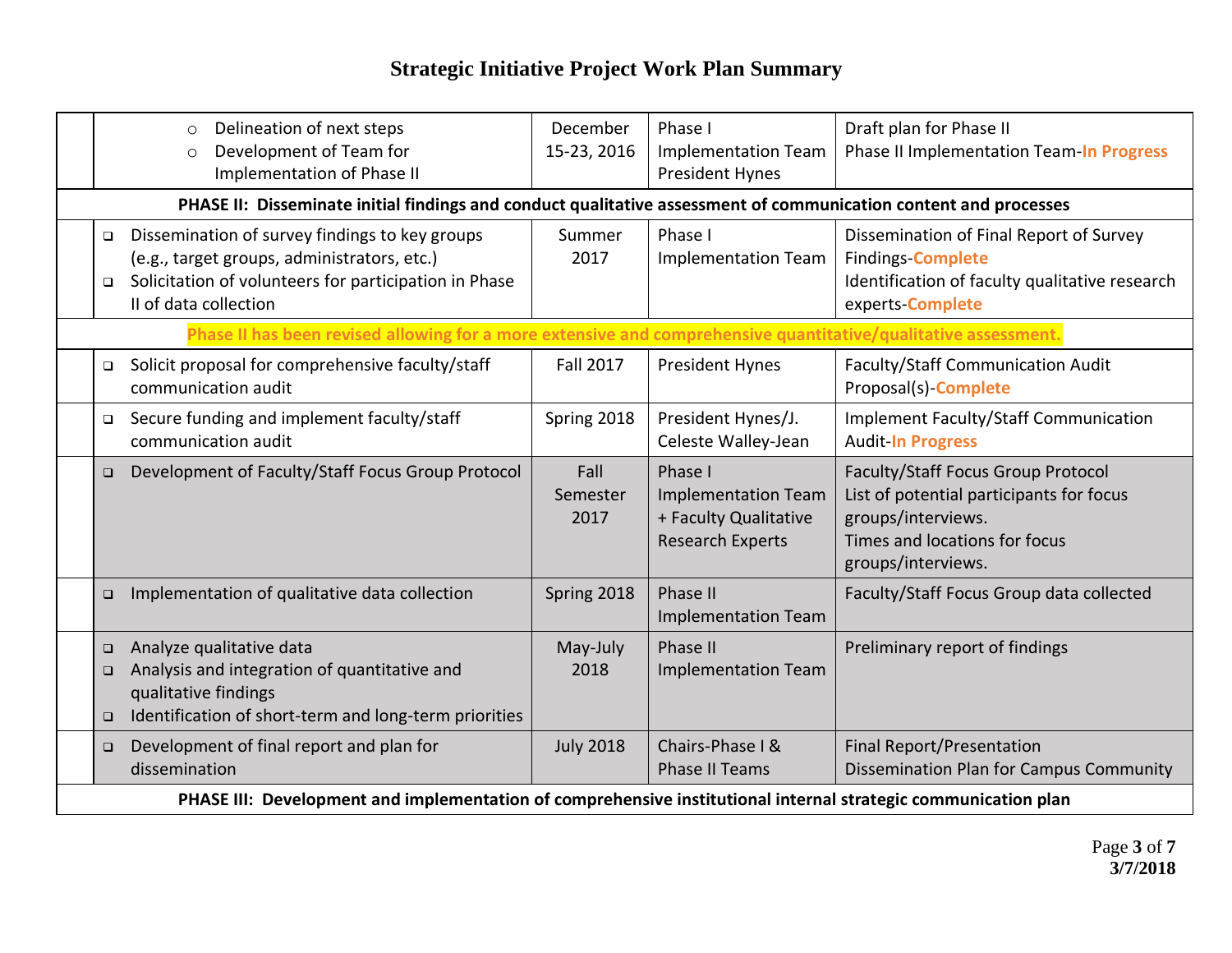| □ | Identify Phase III Implementation Team to develop<br>Comprehensive Institutional Internal Strategic<br><b>Communication Plan</b> | Year 2-3  | President or<br>Appointee               | Phase III Implementation Team                                      |
|---|----------------------------------------------------------------------------------------------------------------------------------|-----------|-----------------------------------------|--------------------------------------------------------------------|
| □ | Debrief Phase III Implementation Team                                                                                            | Year 2-3  | Chairs of Phases I & II<br>Team         |                                                                    |
|   | Development of Comprehensive Institutional<br>Internal Strategic Communication Plan                                              | Year 3    | Phase III<br><b>Implementation Team</b> | Comprehensive Institutional Strategic<br><b>Communication Plan</b> |
| □ | Implementation of Comprehensive Institutional<br>Internal Strategic Communication Plan                                           | Years 4-5 | Phase III<br><b>Implementation Team</b> |                                                                    |

 $\overline{a}$ 

<sup>&</sup>lt;sup>i</sup> Use verb-noun combination to focus activity, e.g., research variables, design survey, pilot survey, etc.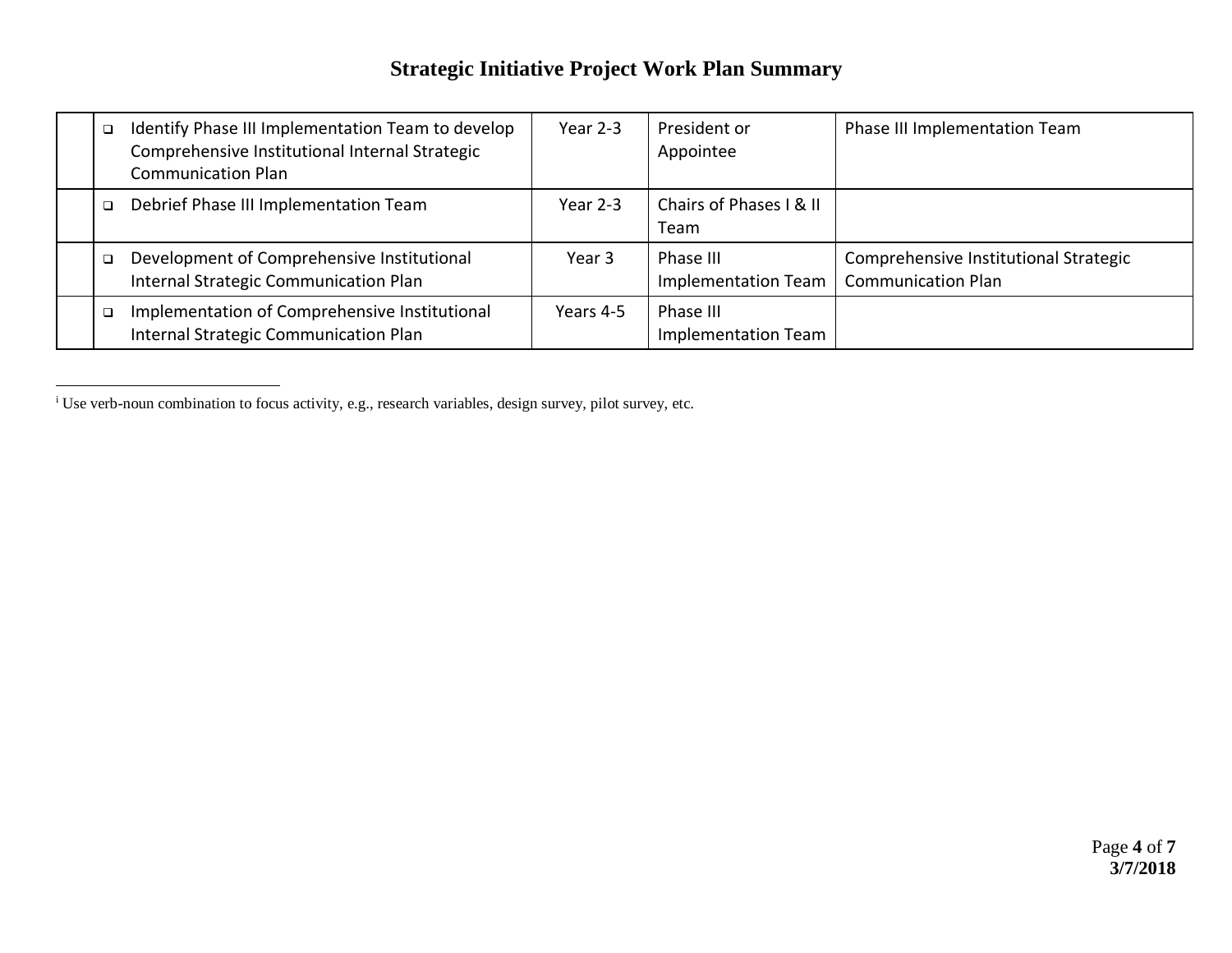$\overline{a}$ 

| <b>Project Name:</b>         | Institutional Communication Assessment Plan-March 2018 Update<br>(Students)                                                                                                                                                                                                                                                                                                                                                                                                                                                                                                                                                                                                                                                                                             |  | 2017-2018              |  |  |
|------------------------------|-------------------------------------------------------------------------------------------------------------------------------------------------------------------------------------------------------------------------------------------------------------------------------------------------------------------------------------------------------------------------------------------------------------------------------------------------------------------------------------------------------------------------------------------------------------------------------------------------------------------------------------------------------------------------------------------------------------------------------------------------------------------------|--|------------------------|--|--|
| <b>Strategic Priority:</b>   | Review and enhance internal communication processes                                                                                                                                                                                                                                                                                                                                                                                                                                                                                                                                                                                                                                                                                                                     |  | J. Celeste Walley-Jean |  |  |
| <b>Team Members:</b>         | Jeff Jacobs, Maritza Ferreira, Norman Grizzell, Elaine Manglitz, Shandra McDonald, Erin Nagel, Kelly Petty, Caroline<br>Sheppard, Toni Simmons (Phase II Implementation Team)                                                                                                                                                                                                                                                                                                                                                                                                                                                                                                                                                                                           |  |                        |  |  |
| Project<br>Description:      | The proposed project will progress in three distinct phases, culminating in the eventual development of a comprehensive<br>institutional internal strategic communication plan. Summarily, Phases I and II will encompass a comprehensive<br>assessment of our current internal communications content and processes. Information obtained during these two phases<br>will be used to develop and implement a comprehensive institutional strategic communication plan.<br>PHASE I: Conduct quantitative assessment of internal communication content and processes.<br>PHASE II: Conduct qualitative assessment of internal communication content and processes.<br>PHASE III: Develop and Implement Comprehensive Institutional Internal Strategic Communication Plan |  |                        |  |  |
| <b>Success</b><br>Measure(s) | Audit of internal communications (strengths, weaknesses, and opportunities)-Year 1<br>Identification of short-term and long-term priorities-Year 1<br>Development and implementation of comprehensive institutional internal strategic communication plan-Years 2-5                                                                                                                                                                                                                                                                                                                                                                                                                                                                                                     |  |                        |  |  |

|   | PHASE I: Conduct quantitative assessment of communication content and processes.                                            |                              |                                                             |                                                                     |  |
|---|-----------------------------------------------------------------------------------------------------------------------------|------------------------------|-------------------------------------------------------------|---------------------------------------------------------------------|--|
| # | <b>MAJOR TASKS / Action Stepsi</b>                                                                                          | <b>Target Date</b>           | <b>Responsibility</b>                                       | Deliverable(s) / Notes                                              |  |
|   | Conduct preliminary information<br>meetings with Student Government<br>Association and Council of Student<br><b>Leaders</b> | October-<br>November<br>2017 | Phase I<br>Implementation Team<br>(Jeff Jacobs-Lead)        | Obtain buy-in and ideas from campus<br>student leadership-COMPLETED |  |
|   | Identify student volunteer/intern to<br>participate in/assist with development<br>of focus group questions                  | October-<br>November<br>2017 | Phase I<br><b>Implementation Team</b><br>(Jeff Jacobs-Lead) | Obtain student volunteers-IN PROGESS                                |  |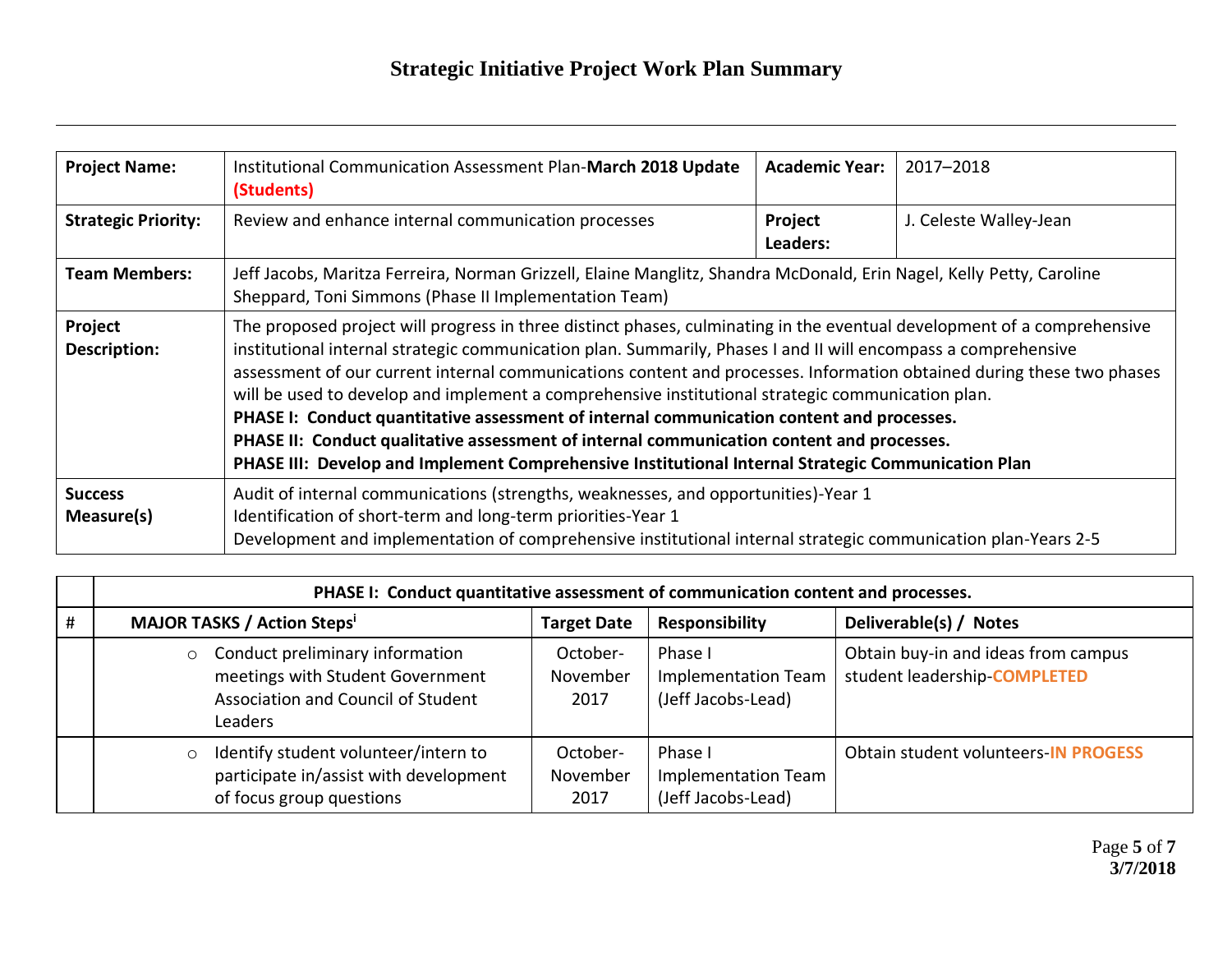| $\circ$                                             | Develop pilot survey questions for<br>students and departments who message<br>students to identify current utilization,<br>satisfaction, and perceptions of current<br>communication content and channels.                                   | February<br>2018                   | Phase I<br><b>Implementation Team</b><br>(Jeff Jacobs-Lead)     | Student and Departments draft survey-<br><b>COMPLETE</b>                                                        |
|-----------------------------------------------------|----------------------------------------------------------------------------------------------------------------------------------------------------------------------------------------------------------------------------------------------|------------------------------------|-----------------------------------------------------------------|-----------------------------------------------------------------------------------------------------------------|
| $\circ$<br>$\circ$<br>$\circ$<br>$\circ$            | Revise & finalize pilot survey questions<br>Create pilot survey<br>Identify broad target populations to<br>pilot survey<br>Administer pilot survey to identified<br>student groups (i.e., student<br>organization leaders, etc.)             | <b>March 2018</b>                  | Phase I<br><b>Implementation Team</b><br>(Jeff Jacobs-Lead)     | Final pilot surveys entered in Qualtrics and<br>list of target populations.<br>Pilot survey results-IN PROGRESS |
| $\circ$<br>$\circ$<br>$\circ$<br>$\circ$<br>$\circ$ | Analysis of pilot survey results<br>Revision of survey instruments<br>Identification of preferred sample size<br>per target population<br>Finalize survey instruments<br>Identify specific strategies to obtain<br>desired # of participants | <b>March 2018</b>                  | Phase I<br><b>Implementation Team</b><br>(Jeff Jacobs-Lead)     | # of desired participants per target<br>population<br>Finalized surveys for each target population              |
| $\circ$                                             | Administer survey to targeted groups                                                                                                                                                                                                         | March 12,<br>2018-April 6,<br>2018 | Jeff Jacobs                                                     | Obtain survey results                                                                                           |
| $\circ$                                             | Analyze survey data                                                                                                                                                                                                                          | April-May<br>2018                  | Phase I<br><b>Implementation Team</b>                           | Preliminary report of survey findings                                                                           |
| $\circ$<br>$\circ$                                  | Delineation of next steps<br>Development of Team for<br>Implementation of Phase II-Student                                                                                                                                                   | June-July<br>2018                  | Phase I<br><b>Implementation Team</b><br><b>President Hynes</b> | Draft plan for Phase II<br>Phase II Implementation Team                                                         |